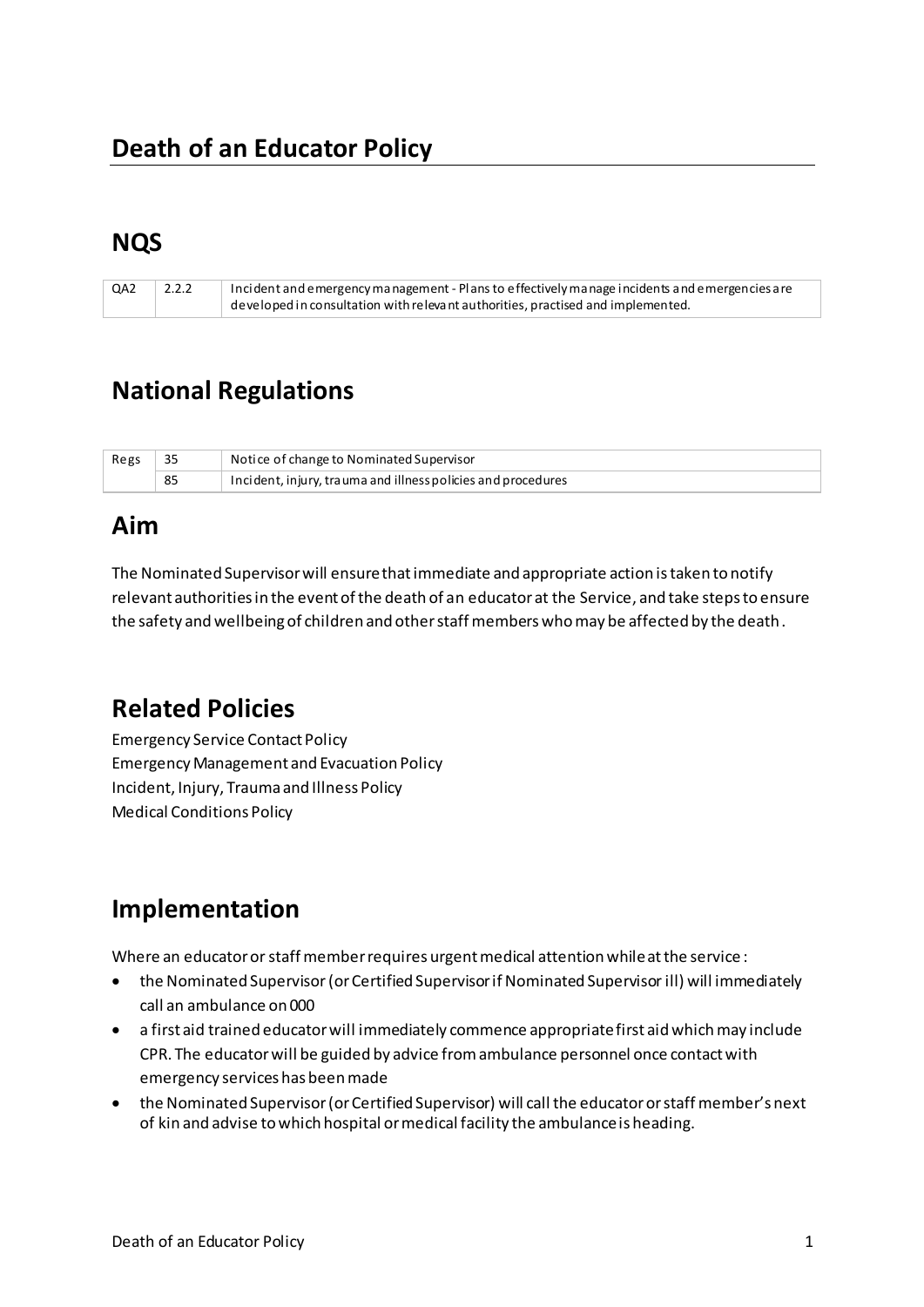In the tragic event the educator or staff member passes away at the service or as a result of an incident at the service, the Nominated Supervisor (or Certified Supervisor) will:

- call triple 000 for advice if this has not already occurred (and the death occurs at the service)
- notify the local police station of the death and follow any advice given
- notify the WHS Regulator by telephone or in writing on the approved form immediately they become aware of the death
- ensure the site where the death occurred is left undisturbed as much as possible until an inspector arrives or as directed by WorkSafe
- keep records of the incident for the timeframe stipulated by the WHS Regulator. (It is advisable to keep records for 7 years after the death for ECEC Regulatory purposes).
- notify the ECEC Regulatory Authority within 24 hours of the death using for[m N101 Notification](http://files.acecqa.gov.au/files/2014%20Application%20Foms/Notifications/NL01_NotificationOfComplaintsAndIncidents_v11.pdf)  [of complaints, incidents and additional children in an emergency](http://files.acecqa.gov.au/files/2014%20Application%20Foms/Notifications/NL01_NotificationOfComplaintsAndIncidents_v11.pdf)
- if the Nominated Supervisor has passed away, advise the regulatory authority in writing about the new Nominated Supervisor within 14 days of the death using for[m SA12 Notification of](http://files.acecqa.gov.au/files/2014%20Application%20Foms/Service%20approval/SA12_NoticeofChangetoInformationAboutanApprovedService_v11.pdf)  [change to information about an approved service](http://files.acecqa.gov.au/files/2014%20Application%20Foms/Service%20approval/SA12_NoticeofChangetoInformationAboutanApprovedService_v11.pdf)
- provide all reasonable assistance to the family of the deceased educator or staff member.

To ensure the safety and wellbeing of children and educators/ staff members at the service, the Nominated Supervisor (or Certified Supervisor) will:

- implement service emergency procedures (eg service lockdown) if there is a risk of harm to children or educators/staff members
- offer counselling/ support services for children, families and staff if any are traumatised by the death. Authorisation will be obtained from parents before children receive any support services
- take steps to ensure children continue to be adequately supervised eg calling in relief staff to maintain ratios or where necessary requiring families to collect children
- allow employees to attend the deceased person's funeral if they wish and consider the necessity and practicality of closing the service on the day of the funeral

### **Sources**

**Education and Care Services National Law and Regulations National Quality Standard Occupational Safety and Health Act 1984 Occupational Safety and Health Regulations 1996 WorkSafe WA**

# **Review**

The policy will be reviewed annually by:

- Management
- Employees
- Families